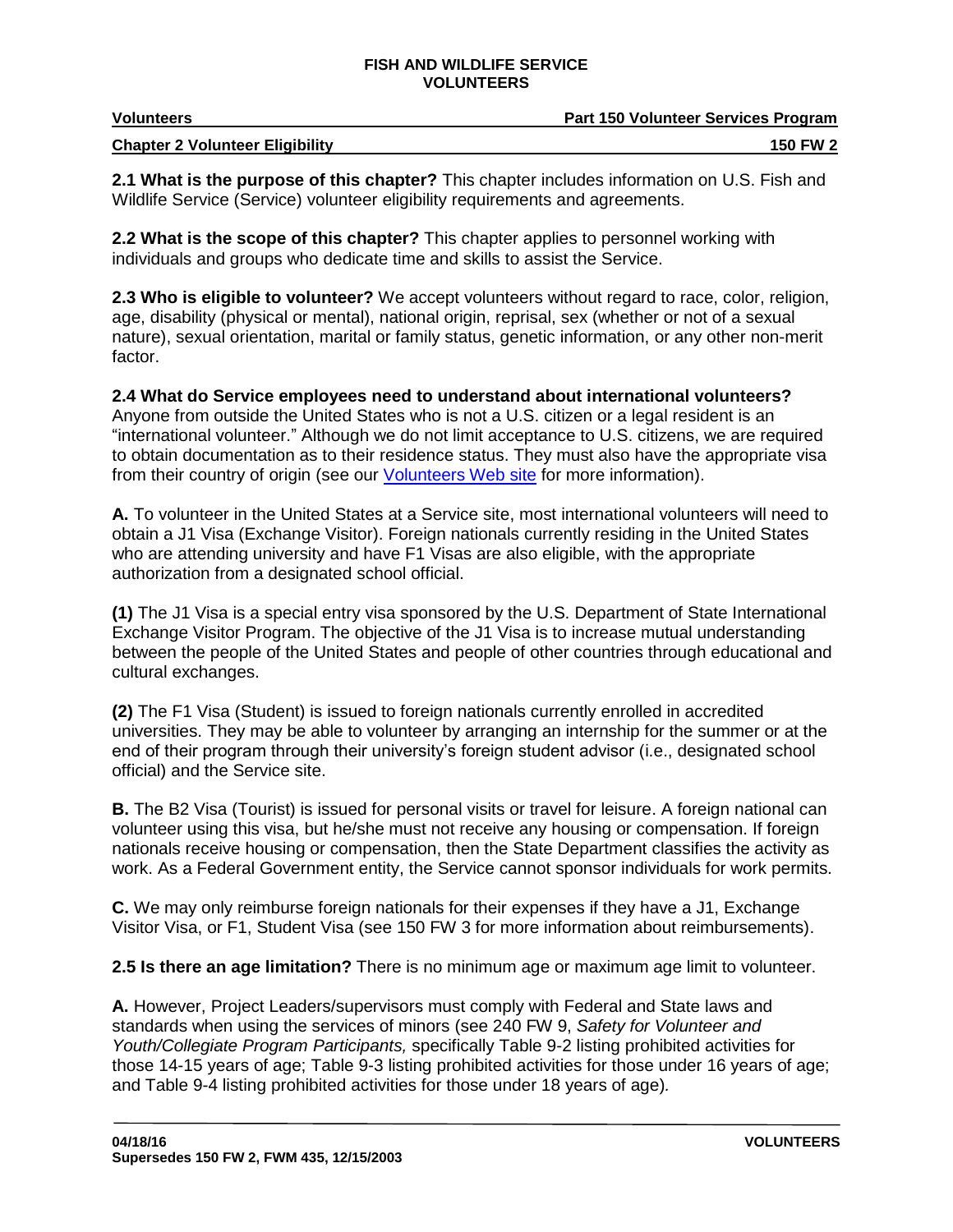| <b>Volunteers</b>                      | <b>Part 150 Volunteer Services Program</b> |
|----------------------------------------|--------------------------------------------|
| <b>Chapter 2 Volunteer Eligibility</b> | <b>150 FW 2</b>                            |

**B.** There are age limits for volunteers to operate Service-owned or leased motor vehicles and motor equipment (see 150 FW 3, section 3.9; 320 FW 5; and 321 FW 1 for requirements).

**C.** A volunteer who is under the age of 18 must have a parent or legal guardian sign the parental agreement section on the Volunteer Service Agreement (OF 301A).

**2.6 What qualifications does the Service require?** Volunteers must meet required training certification before we assign them to potentially hazardous work (see 150 FW 1 and 240 FW 1, *Safety Program Management*). Project Leaders/supervisors or their designees must ensure that volunteers understand the health and physical condition requirements for doing the work planned and documented in the Volunteer Service Agreement. Any limitations must also be listed in the agreement.

# **2.7 How does the law differentiate volunteers from Federal employees?**

**A.** A volunteer is not a Federal employee, so he/she is not subject to the provisions of law relating to Federal employment, including those provisions relating to hours of work, rates of compensation, leave, unemployment compensation, and Federal employee benefits.

**B.** For purposes of the Federal Tort Claims Act (28 U.S.C. 2671-2680), a volunteer must be considered an employee of the Government (as defined in section 2671) when performing work on behalf of the Service. As a result, the Government may be liable if the volunteer engages in a negligent or wrongful act or omission if the volunteer's action is not within the scope of the volunteer activity. Refer claims that are a result of volunteer participation to the Regional Tort Claims Officer (see 401 FW 1-3).

**C.** Relative to compensation to Federal employees for work injuries, a volunteer is considered an employee (as defined in 5 U.S.C. 8101) if the following conditions are met:

**(1)** The volunteer was rendering personal services to the United States,

**(2)** The volunteer rendered the services without pay,

**(3)** The services that were rendered were similar to those provided by an employee of the United States, and

**(4)** The agency was authorized to accept or use the volunteer's services.

**D.** Guidelines on processing injury compensation claims are available from the servicing Human Resources Office (HRO). Supervisors must submit a Report of Accident/Incident for all workrelated injuries in accordance with 240 FW 7.

**E.** We may reimburse volunteers while on official Government travel status using the same method we would reimburse employees. The Project Leader/supervisor must approve the volunteer's official Government travel.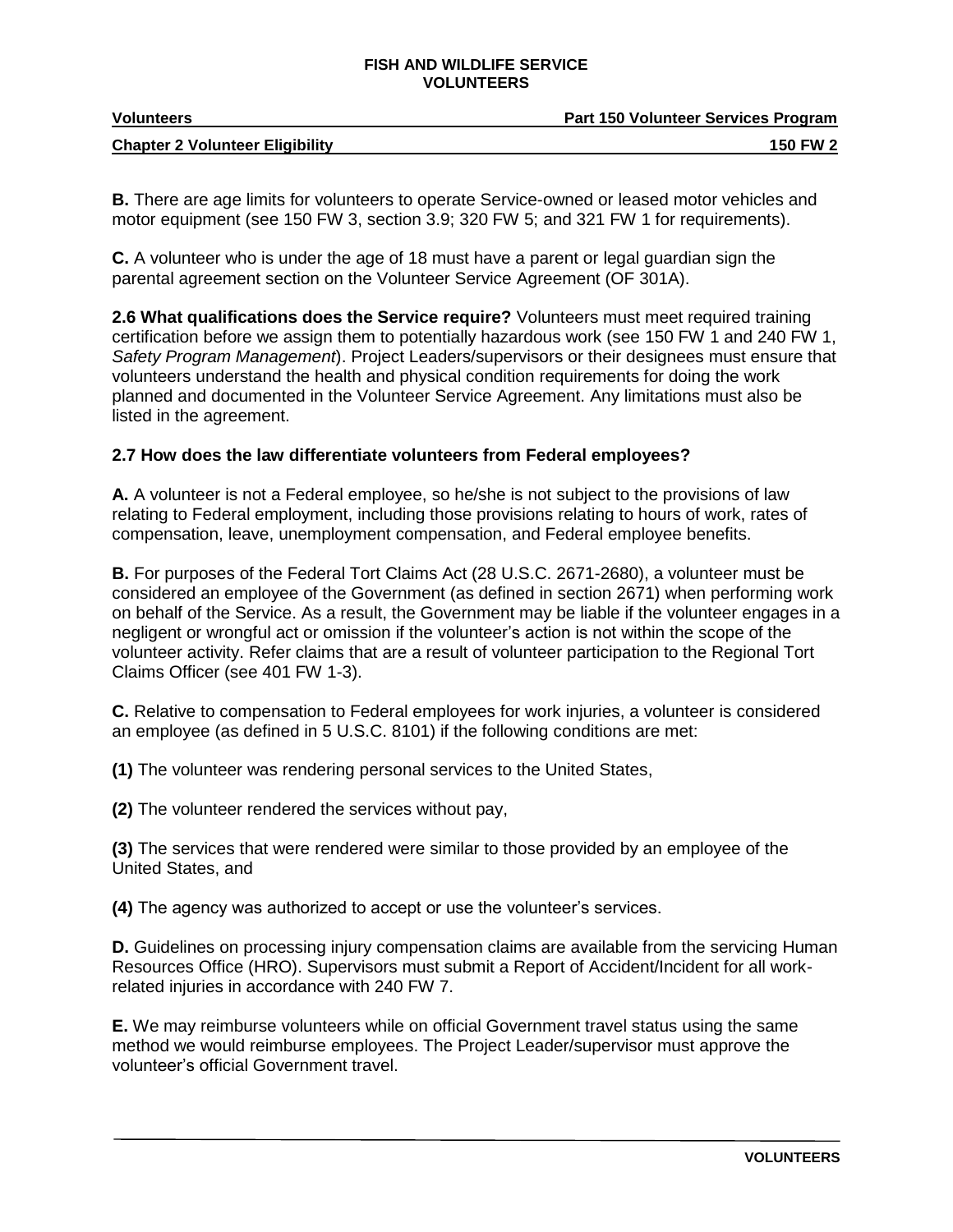| <b>Volunteers</b>                      | <b>Part 150 Volunteer Services Program</b> |
|----------------------------------------|--------------------------------------------|
| <b>Chapter 2 Volunteer Eligibility</b> | <b>150 FW 2</b>                            |

**2.8 What governs volunteer conduct?** Department of the Interior regulations (43 CFR 20) govern employee and volunteer conduct. The Service policy on the ethical conduct and responsibilities of employees also applies to our volunteers.

**A.** It is the Service's policy (see 212 FW 1) and our expectation that all employees and volunteers maintain especially high standards of honesty, impartiality, character, and conduct to ensure the proper performance of Government business and the continual trust and confidence of the citizens of the United States.

**B.** Field stations may develop their own volunteer conduct guidelines pertinent to individual locations and volunteer activities at those locations.

# **2.9 What forms are applicable to the Service's volunteer program?**

**A. Volunteer Service Application (OF 301).** The volunteer application helps public lands officials and potential volunteers determine if there are volunteer opportunities that are a good match for the skills and interests identified.

# **B. Volunteer Service Agreement (OF 301A).**

**(1)** All volunteers must complete a Volunteer Service Agreement (agreement) once they have identified and committed to a specific volunteer activity. We must have a signed agreement before volunteers can begin projects, even for projects that last only a few hours.

**(a)** We recommend that the Project Leader/supervisor or Volunteer Coordinator write a position description or a scope of work describing the volunteer's duties and attach it to the agreement.

**(b)** It should include a statement of assigned tasks, job hazards, required safety training, skills required, and level of physical activity. It should also include the volunteer's tour of duty with a beginning and end date.

**(2)** The agreement covers and protects the volunteer and the Service for tort and liability issues.

**(3)** Volunteers under the age of 18 must fill out OF 301A and have a parent or guardian sign it.

**(4)** Agreements are good for 1 year and can be renewed by completing a new OF 301A.

**C. Volunteer Sign-up Form for Groups (OF 301B).** For this form, a group means two or more people. An organized group typically has an official name and a group leader who serves as liaison to the Service. All volunteers who participate with an organized group on an episodic (e.g., one time) volunteer project on public lands must sign up using this form.

**(1)** By signing the group form (OF 301B), volunteers agree to the terms of the project that are in the Volunteer Service Agreement (OF 301A). This form is attached to the OF 301A, which the group leader fills out.